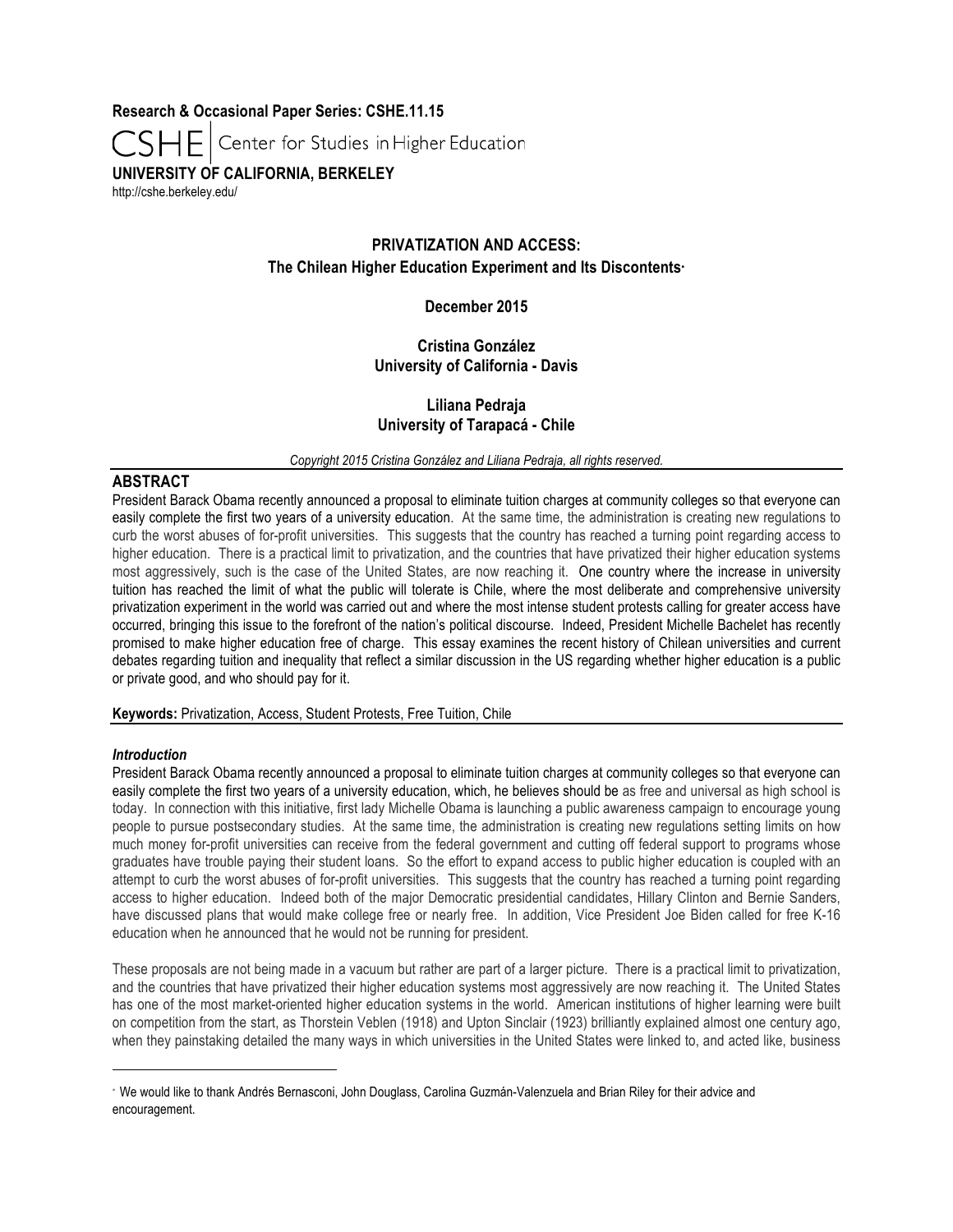corporations. Since then, this phenomenon has become more intense, experiencing a sharp acceleration during the last third of the 20th Century, when, at the height of neoliberal influence, higher education was conceptualized as a private good and treated accordingly. Students of American higher education have analyzed the commoditization of knowledge in detail, referring to "entrepreneurial universities" and "academic capitalism" (Aronowitz 2000; Clark 1998; Giroux & Giroux 2004; Giroux 2014; González 2011; Harvey 2005; Hill & Kumar 2009; Newfield 2008; Slaughter & Leslie 1997; Slaughter & Rhoades 2004; Turner 2008; Washburn 2006).

One of the most frequent claims of neoliberal activists and thinkers is that there is no workable alternative. Political and academic leaders have often expressed the belief that the "entrepreneurial university" and "academic capitalism" are inevitable. But an alternative higher education model seems to be emerging, and there is hope that higher education may be treated more like a public good in the near future. Higher education has become very expensive, and many students and their families are overburdened with debt. Indeed some students are now calling for a "debt strike."

One country where the increase in university tuition has reached the limit of what the public will tolerate is Chile, where the most deliberate and comprehensive university privatization experiment in the world was carried out and where the most intense student protests calling for greater access have occurred, bringing this issue to the forefront of the nation's political discourse. Indeed, President Michelle Bachelet has recently promised to make higher education free of charge. In light of this development, we believe that a review of the recent history of Chilean universities and the contemporary policy debates related to tuition provides a useful comparative perspective with the U.S. In both nations, there is a similar public discussion on whether a university education is a public or a private good, and who should pay for it.

#### *The Chilean Situation*

In the history of Chilean universities, September 11, 1973, the day of the military coup led by Augusto Pinochet, during the Richard Nixon administration, stands out as a clear dividing line. The coup gave rise to a period of extreme neo-liberal policies under the influence of American economists. These programs profoundly affected universities, among other sectors of society.

The Pinochet dictatorship was harsh. Democratic freedoms were abolished and human rights violated. Thousands were killed and tortured. Many others went into exile (Burbach 2003, 1-5). Over time, the dictatorship softened somewhat. In the plebiscite of 1980, a new constitution was approved, and Pinochet was made president for an eight-year term. After the economic crisis of the 1980s, Pinochet was not able to gain sufficient support and lost the 1988 plebiscite. This led to general elections in 1989, when the presidency went to a coalition candidate who took office in 1990. It was a relatively smooth transition to democracy, but it was full of compromises. The dictatorial past was swept under the carpet, and the aggressively liberal economic policies of the military government were not reversed.

Indeed, during the Pinochet era, and most particularly after 1980, the country had moved sharply toward a liberal market economy. This coincided with the golden age of neoliberalism in the United States, where President Ronald Reagan, in part under the influence of Milton Friedman and other conservative economists, implemented tax cuts and reductions in government regulations. But while the United States effected deregulation in a casual and incomplete way, Chile, being a dictatorship, applied the ideas imported from that country systematically and by decree, doing away with many social services. The privatization of pension plans, health care and education introduced a degree of economic insecurity among the population, which was forced to fend for itself in a less-than-fair market situation (Figueroa 3013, 40). As we shall see, this drastic privatization process would have a great impact on Chilean universities.

#### *Chilean Universities before September 11, 1973*

The first full-fledged university in Chile, the Royal University of San Felipe, was established in the 18th Century. The Spanish Empire brought state-of-the-art institutions of higher learning to its colonies in the  $16<sup>th</sup>$  Century. Following the example of the prestigious University of Salamanca, the Universities of Mexico and Lima, both founded in 1551, Chilean university were initial developed as comprehensive institutions of higher learning that offered bachelor's, master's and doctoral degrees. The doctoral degree was not based on research and discovery but on the defense of a thesis with the help of the three key disciplines of Logic, Rhetoric and Dialectic, according to the medieval scholarly tradition that was prevalent until the 19th Century. These two universities served as a prototype for other Latin American institutions of higher learning, including the Royal University of San Felipe, established in 1738 in Santiago de Chile, in accordance with the University of Lima model. In 1842, after independence from Spain, the University of Chile replaced the old colonial university. Unlike the Royal University of San Felipe, the University of Chile did not offer doctoral degrees and its emphasis was on professional education.

The Catholic University, founded in 1888, followed a similar pattern. Six other universities were established between 1888 and 1956: the University of Concepción (1919), the Catholic University of Valparaíso (1928), the Technical University Federico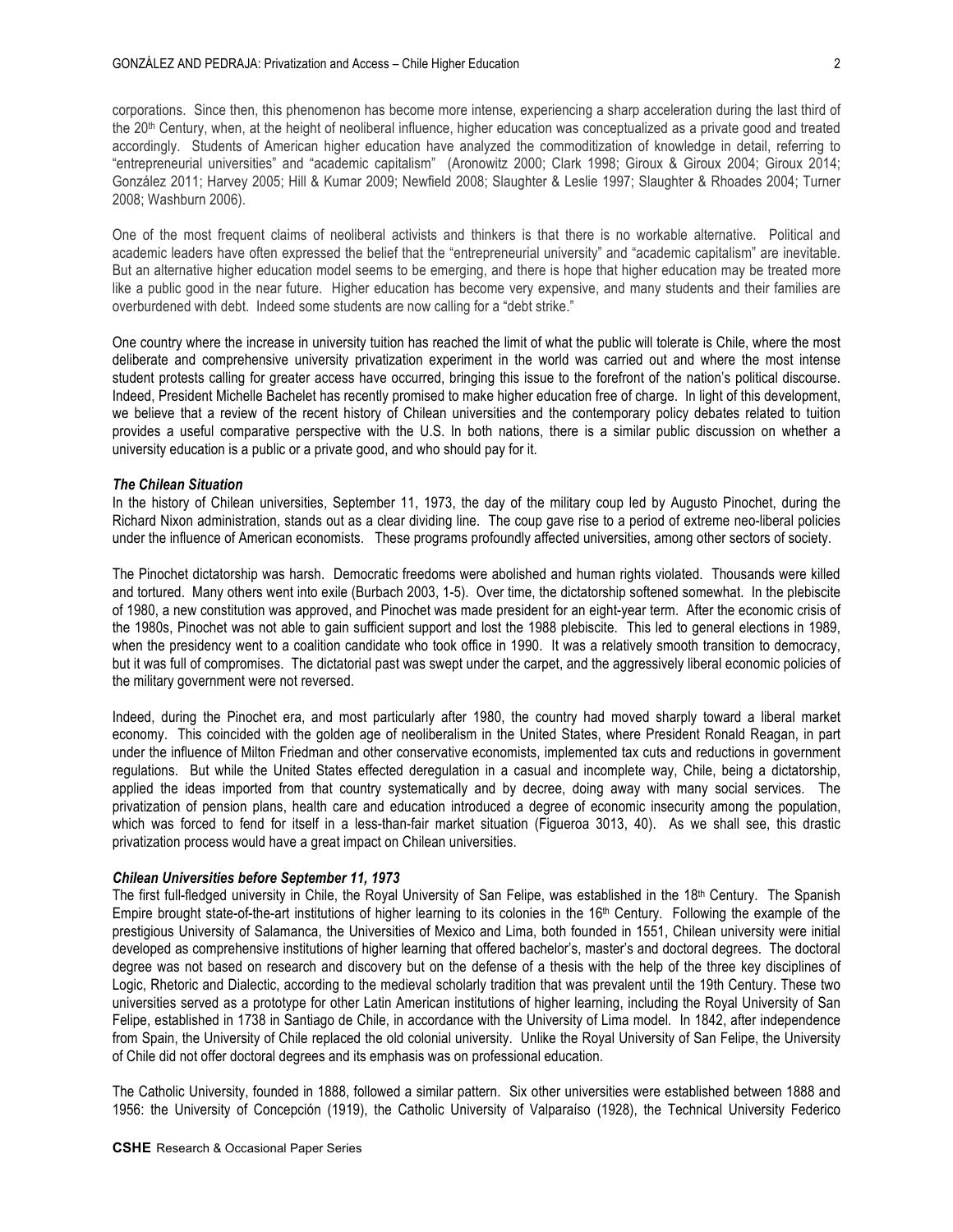Santamaría (1929), the State Technical University (1947), the Austral University of Chile (1954) and the Catholic University of the North (1956). All of these eight universities received state support, although only two -- the University of Chile and the State Technical University -- were public. These universities constituted an elite higher education system, teaching a small minority of students, most of whom were from the upper social classes. During the 1950s and 1960s, the two public universities opened branch campuses around the country, as did some of the private universities.

A very important development in the history of Chilean universities was the creation of the Council of Rectors of Chilean Universities or CRUCH (Consejo de Rectores de las Universidades Chilenas) in 1954. This organization assumed the supervisory role over other institutions of higher learning held up to that time by the University of Chile. Nevertheless, the University of Chile continued to receive better funding than the other universities, and its rector became president of the supervisory council. Among other activities, the CRUCH coordinated research funding (Brunner 2015, 25-26; Bernasconi 2015, 271). Its creation coincides with the beginning of a greater emphasis on research at Chilean universities.

Latin America had neither sufficient industrial development to inspire scientific research nor civil service systems for faculty members to join. Accordingly, its universities did not produce much scholarship or develop full-time professoriates. Indeed, the doctoral degree was not even available at Chilean universities, until it was reintroduced in the second half of the 20th Century, when institutions of higher learning started developing graduate programs following the North American model (Marshall 2000). But even today, only a small fraction of Latin American universities can be considered research universities, and those produce relatively few Ph.D.s (Bernasconi 2008, 70). Chilean universities once had many faculty members who earned Ph.D.s abroad or simply lacked this degree. This started to change after the creation of the CRUCH.

The 1967-1968 reforms, carried out during Eduardo Frei's presidency, greatly increased public spending on higher education, giving more access to the middle class. Although the number of universities did not increase, enrollments did, and the eight existing institutions of higher learning opened centers or branch campuses around the country. The reform resulted in the professionalization of the faculty. Honorary professors were replaced with full-time academics, and the level of research activities started to rise. During this period, the National Committee on Scientific Research and Technology or CONICYT (Comisión Nacional de Investigación Científica y Tecnológica) was created (Bernabé Santelices 2015, 423).

At the same time, the ties between the university and society became stronger, and institutions of higher learning became more political (Riveros Cornejo 2013, 53-55). By the time Allende came to power, universities were at the heart of social tensions, which played out in their midst, a trend that continued during his presidency, when universities were both more autonomous and more influential than ever before (Brunner 2009, 175 & 188; 2015, 28-35). Among other things, universities owned radio stations and had a great ability to influence events (Brunner 2009, 187). This was not a situation that the military regime was willing to tolerate.

### *Chilean Universities after September 11, 1973*

Immediately after the coup, the military government took control of universities, whose autonomy and influence it feared. Political appointees charged to sever all connections between the university and society replaced rectors. Collegial relations were replaced with a top-down bureaucratic system, and neither faculty nor students were free to speak their minds. In fact, fearing for their lives, many of them were forced to leave the country (Berríos 2015, 350). During this period, expenditures on higher education were drastically reduced, and student enrollments at public universities decreased (Riveros Cornejo 2013, 57). Universities experienced visible setbacks with respect to access. This undid much of the progress made in the 1960s, when students of more modest backgrounds obtained access to the university (Bernasconi 2007, 234-235; Ramírez Sánchez 2005, 165; Brunner 2009, 239; 2015, 35-37). After these forced reductions in enrollment, the military government changed its policy to one of enrollment growth achieved through privatization.

This took place as Chile moved sharply towards a liberal market system, designed by neoliberal economists educated at the University of Chicago under Milton Friedman and his colleague, Arnold Harberger, who had personal ties to Chile. Their former Chilean students, the so-called "Chicago Boys," were able to take radical economic measures unchallenged, because Chile was a dictatorship. One field in which this country's neoliberal experiment exceeded anything ever attempted in the United States was higher education, which was privatized by decree in 1980, not coincidentally, the year in which Ronald Reagan became president and launched his deregulatory revolution. As an extreme example of privatization in higher education, what happens in Chile should be of interest to observers in other countries. Indeed, Chile may be the canary in the privatization coal mine (Cristina González 2013).

First of all, it is important to understand that, unlike other developed countries, where public higher education has gradually lost funding over decades due to neglect, in Chile, it lost support by design, and this happened all at once when the military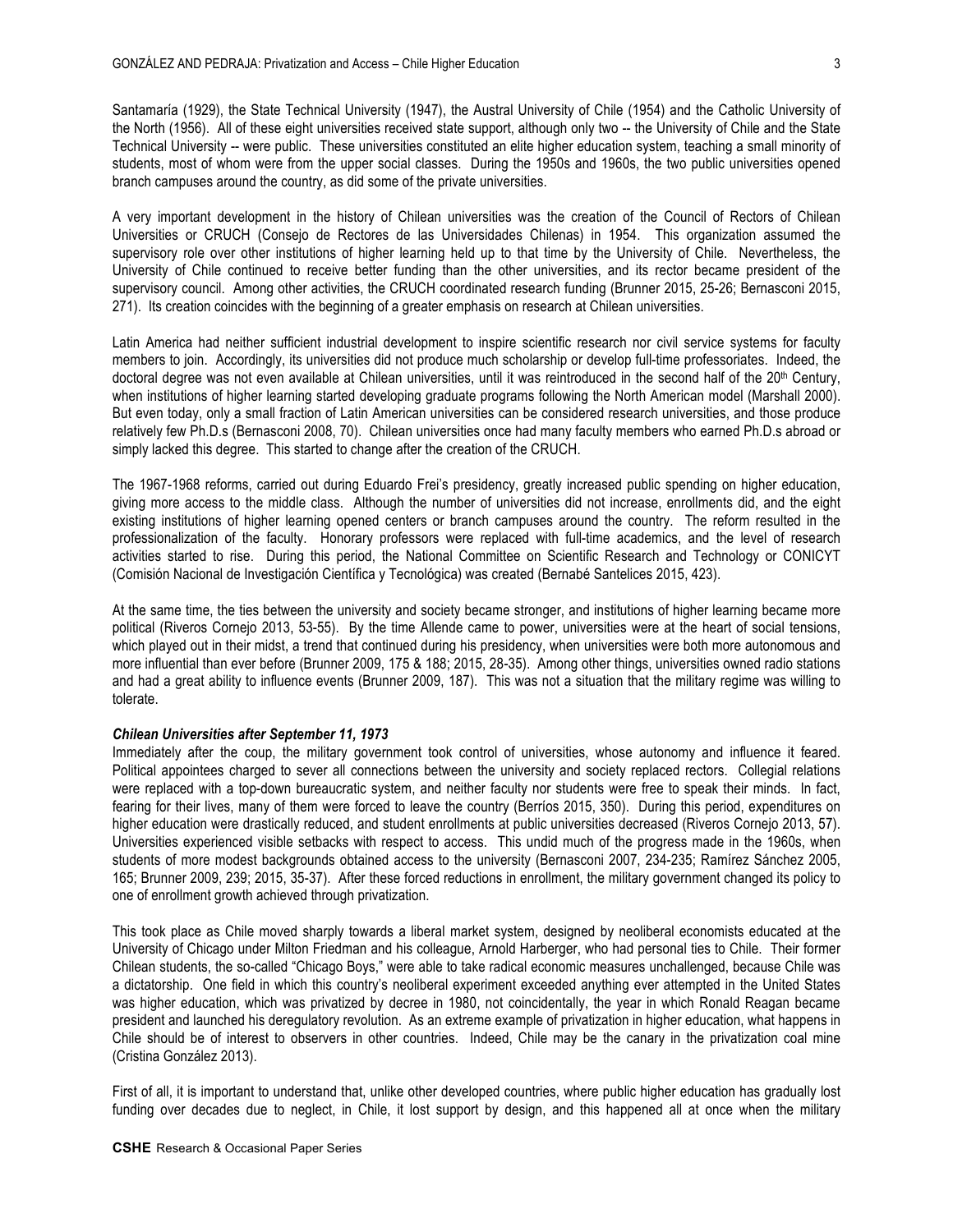government decided to weaken existing universities and create competing ones. Before 1980, Chile had eight universities, two public and six private, all receiving public funds and all free of charge. These eight institutions were very influential. In 1980, through a divide-and-conquer strategy, the military government gave independence to the regional branches of the existing universities, greatly reducing the power of the eight parent institutions.

Today, the CRUCH includes twenty-five universities, that is, the original eight universities plus their former regional branches, which are now independent universities. Of the twenty-five universities that belong to the CRUCH, sixteen are public, and nine are private. Both the now-independent branches and their parent campuses receive state funds, but after the military government's drastic cuts in financial support for higher education, all universities were forced to charge tuition fees and to seek other sources of funding while encouraging students to take out loans (Bernasconi 2007, 248-249). This was a radical step at the time. Indeed, Chile was the first country in Latin America to charge tuition fees (OECD 2009, 226).

In addition to limiting the growth of the existing twenty-five traditional universities that constitute the CRUCH, the government encouraged the creation of new private universities, entirely dependent on tuition fees, which were established all over the country under permissive authorization rules (OECD 2009, 31-32; Brunner 1992, 13; Brunner 2009, 418). Most of these new private universities were politically very close to the military government (Brunner 2015, 41). Even today, some of them are still connected to former members of the Pinochet regime. The academic quality of many of these new institutions is not high. They are very similar to for-profit universities in the United States, except that, in Chile, it is impossible to tell which university is for profit and which is not because they are all supposed to be non-profit. By law, universities cannot be moneymaking enterprises.

But many of these new private universities distribute funds to investors or supporters by means of large payments for space, equipment or services or by giving well-compensated administrative positions and consulting jobs (Riveros Cornejo 2013, 146- 147). As Brunner (2015, 42) states, during the dictatorship, the political and economic limitations of the traditional universities contrasted with the de-regulated capitalist style of the new private universities. Among other activities, these often hired faculty members of the traditional universities on a part-time basis. While this allowed those faculty members to increase their income, it created conflicts of commitment, further hindering the ability of the Chilean professoriate to focus on research activities.

With the return of democracy in 1990, the higher education system created by the military government was not dismantled (Fernández Darraz 2015, 175-176). On the contrary, it became consolidated and institutionalized, although supervisory mechanisms, such a university accreditation process, were introduced, but problems remained, including corruption. During this period, the number of students increased tremendously. Chile's higher education system went from elite to mass, and from mass to universal, in a relatively short period of time, and this was accomplished primarily through private universities (Brunner 2015, 43-61). Indeed, no new public universities have been established for decades, so enrollments at the new private universities exploded. College attendance grew from 14.4% in 1990 to 54.9% in 2012 (Ugarte 2013). At present, it is 71%, one of the highest rates of college participation in the world (Brunner, 2015, 51). The total number of university students expanded from 165,000 in 1983 to over one million in 2013 (Paredes 2015, 225). The private sector represents 93% of institutions of higher learning and 70% of enrollments (Bernasconi 2007, 249). Tuition is similar at all universities, whether public or private, traditional or new, high quality or low quality (Paredes 2015, 228). None of the Chilean universities is inexpensive.

With respect to funding of universities in Chile, private spending is more than three times larger than public spending, the precise opposite of the OCDE countries (Brummer 2015, 48; León 2015, 116; OECD 2011, 225-232; OECD 2014a, 53; OECD 2014b, 232-236). Indeed, two-thirds of the spending on higher education is covered by students' families, representing the highest figure among all OECD countries (Hurtado 2012). As of 2009, average tuition in Chile amounted to 30% of the county's per capita income, three times the level in the United States (OECD 2009, 43). Only 13.8% of Chilean college students had scholarships, as opposed to 51% of American students (OECD 2009, 106). Although public funding for higher education has expanded in the last few years, people are still unhappy with the university system (Bernasconi 2014, 1411).

Higher education in Chile is more privatized than it is in the United States (Brunner & Uribe 2007, 61), and Chilean universities consequently spend a great deal of money on advertising (Brunner & Uribe 2007, 152). Enormous roadside billboards announce the services of various universities, and academic facilities display huge signs as well. These include the traditional universities, which feel compelled to participate in advertising wars with the new private universities, sometimes by proclaiming themselves "real universities." This marketing battle is exacerbated by the fact that students and their families cannot always discern universities that are serious from those that are not.

Families of limited means often deprive themselves of basic necessities and go into debt to send their children to universities of inferior quality, which will not help them, obtain good jobs. Meanwhile, banks make a great deal of money on profitable student loans (Figueroa 2013, 87). Although many young people attend some sort of college, there is much attrition, and many college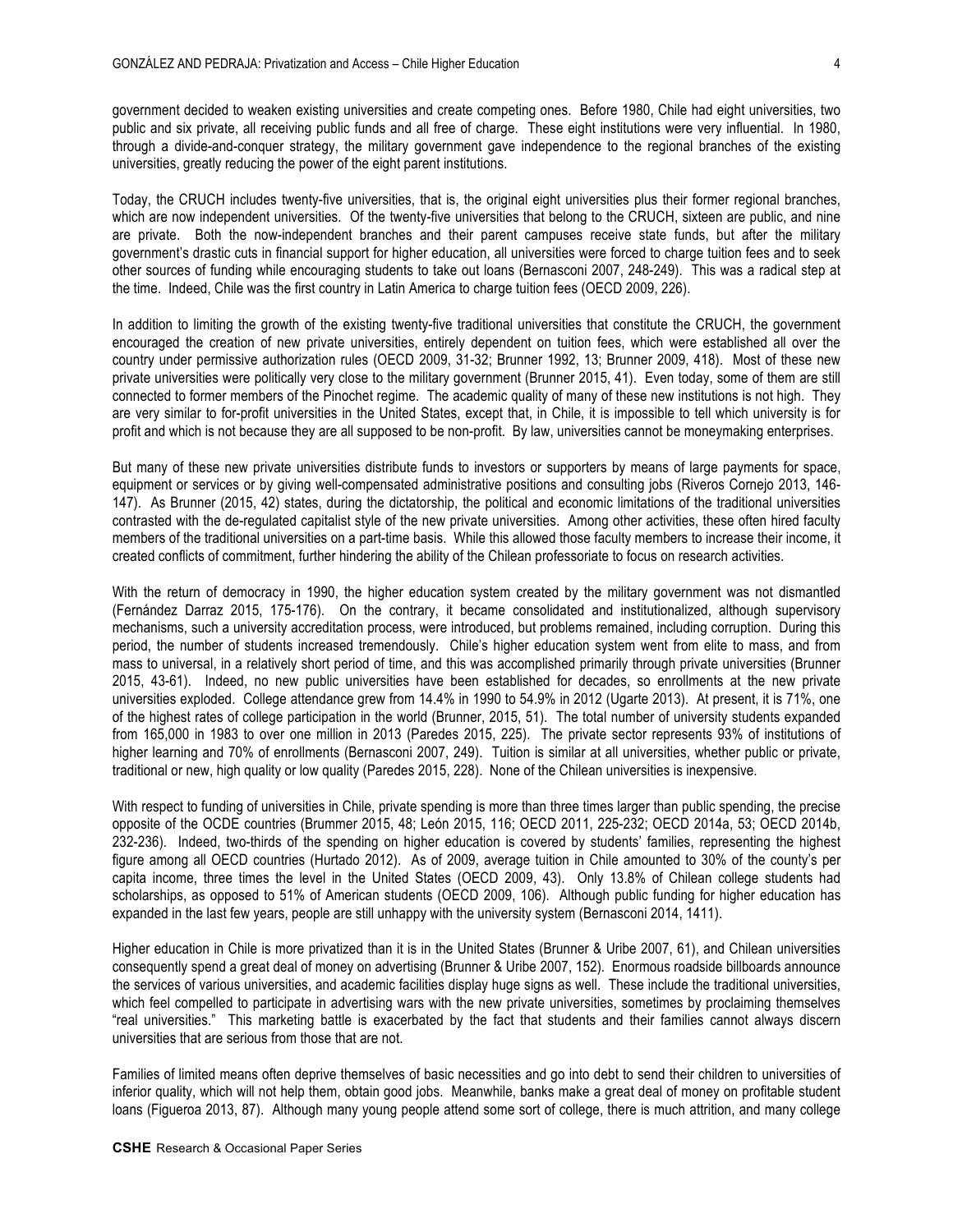graduates from less distinguished universities wind up unemployed or underemployed (Brunner 2015, 54). As Brummer (2015, 44-45) remarks, Chile is an example of what Lucas (2001, 1642) calls "effectively maintained inequality."

At present, Chile has gaps in its labor market. While some people do not have jobs, there is a shortage of qualified workers (OECD 2009, 133). Given the exceptional rate of university attendance, it is obvious that many college graduates are unqualified for available positions. Although there is more access to higher education than ever before, social mobility has not improved. Rather, students who naively believed that obtaining a college degree would increase their socio-economic status discovered that the rules of the game had changed. Too late, they learned that the sacrifices their families had made to put them through school, and the significant debt they had incurred, would not help them land coveted positions, since only degrees from the most prestigious universities lead to the best jobs (Espinoza & González 2015, 541 & 561).

Higher education in Chile is not only among the most expensive in the world in relation to income, but also among the most socially segregated, despite programs designed to increase access for students of modest means, such as the academic excellence fellowships for high-performing students from certain schools (María Verónica Santelices, Galleguillos & Catalán Avendaño 2015, 600). This situation, which has been described as educational apartheid (Figueroa 2013, 85), made students and their supporters demand a paradigm shift (Brunner 2009, 434; Vallejo 2012).

### *The 2011 Chilean Student Protests*

Since 2011, there have been a series of large and vociferous student protests across Chile. These have been broadly viewed as a reaction to the outcomes of the reforms of the 1980s: high tuition fees and pronounced social inequality (Bernasconi 2012; Reyes Riquelme & Vallejo Dowling 2013; Fleet 2011; Brummer 2015, 48; Bellei & Cabalin 2013, 109; Figueroa 2013, 72). In Chile, upward mobility is difficult. Although there is some ability for those in the lower social echelons to rise to the middle, the upper classes remain impenetrable (Brunner & Uribe 2007, 237). In fact, Chile is one of the most unequal countries in the world. With a Gini coefficient of 0.51, Chile has the highest level of income inequality after government taxes and transfers among OECD countries.

Among other impediments to mobility, Chile has fewer women in college and in the work force than other Latin American countries (OECD 2009, 46 & 87). At present, women´s college participation is beginning to match men's in terms of numbers, but not as regards the quality of the universities they attend. The status of ethnic minorities is worse than that of women, with a college participation rate that is still substantially lower than their percentage in the general population (Espinoza & González 2015, 548-549).

According to Nicolas Fleet (2011), the student movement expressed deep and broad concerns about Chilean society and the legitimacy of its political system. Although again a democracy, Chile still suffers from the ills of the Pinochet dictatorship, whose radical neoliberal policies exacerbated social imbalances. Following the reestablishment of a democratic government, these inequities were never truly addressed, let alone mitigated. In fact, they have been amplified by the forces of the global economy that are increasing inequality in countries around the world. It is not a coincidence that only a small percentage of the Chilean population expresses confidence in others (Ugarte 2013). The students protested against a society where solidarity was largely absent.

Repression against the student movement brought back memories of the Pinochet era. Among other actions, the government attempted to enact laws criminalizing some of the students' activities (Reyes Riquelme & Vallejo Dowling 2013, 144). But their families, as well as many other citizens, were persuaded of the fairness of their demands and supported them (Reyes Riquelme & Vallejo Dowling 2013, 166). The Chilean student protests received extensive coverage around the world, and their most visible leaders, Camila Vallejo and Giorgio Jackson, were invited to visit Europe, where universities, to their students' dismay, also were beginning to experiment with privatization (Figueroa 2013, 160-161).

The Chilean student protests coincided with demonstrations by other groups around the world following the 2008 economic crisis, which produced severe dislocations and deep unhappiness in many places. The "Arab Spring," the "Spanish Indignants" and the "Occupy Movement" were part of the backdrop against which the Chilean student protest took place. The 2010 Chilean earthquake energized college students, many of whom did volunteer work, building personal ties and a sense of community (Figueroa 2013, 25). In addition to the preparation afforded by these community service activities, students had the example of the 2006 Chilean high school student protest known as the "Penguin Revolution" after the colors of the school uniforms. At that time, huge demonstrations and strikes forced the government to promise to meet some student demands, which revolved around greater access to education for all social classes. This movement spread all over the country and enjoyed strong support from the public (Fernández Darraz 2015, 191-192).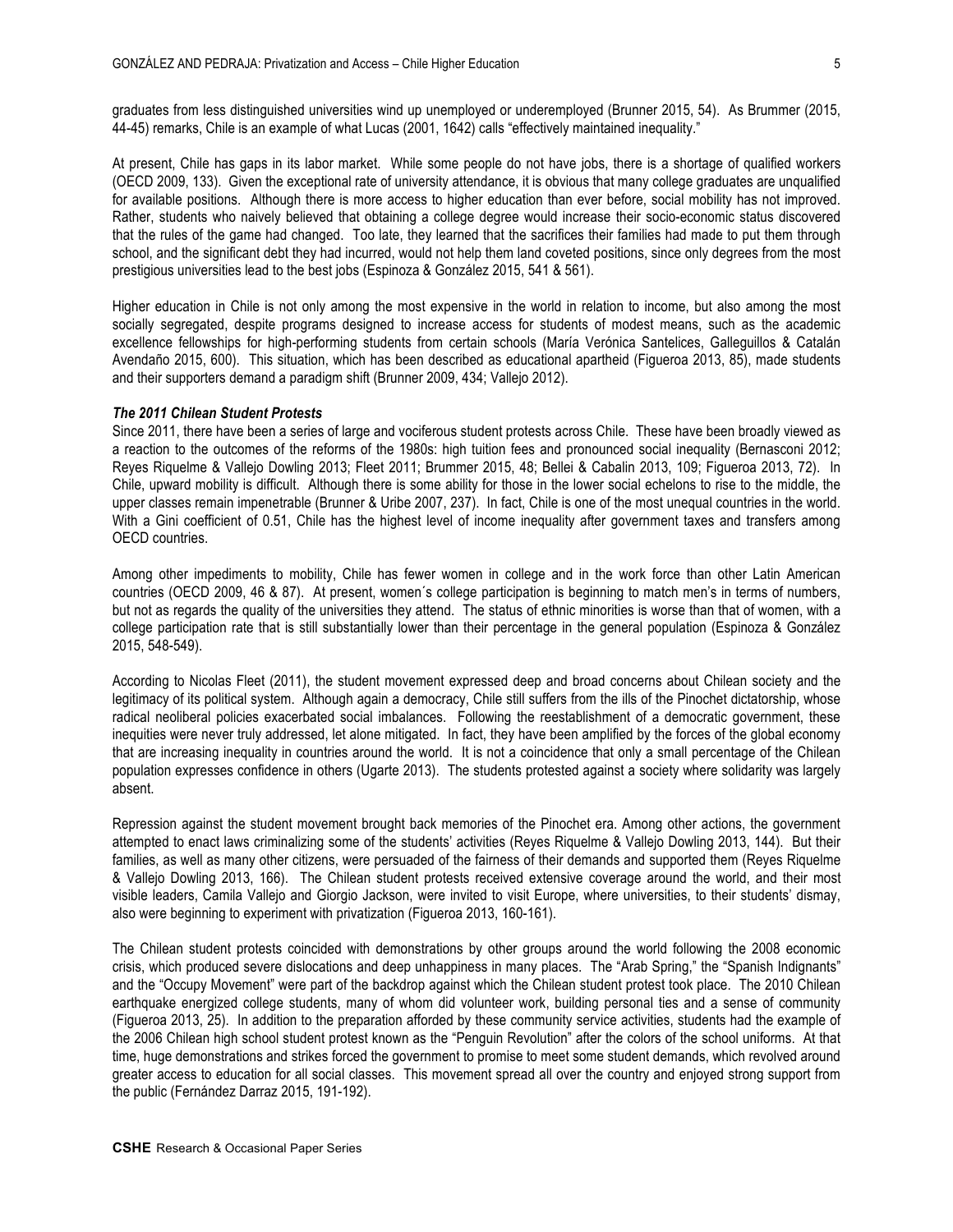It is important to understand that the military government had changed not only the higher education system but also the schools, which it transformed according to neoliberal principles. One of the ways in which Chile experimented with Milton Friedman's ideas was by giving vouchers for students to attend the schools of their choice. This was a bonanza for private schools, but it did not increase equality (Bellei & Cabalin 2013, 111). In fact, poor students ended up attending public schools at higher rates than students from more affluent families (McMeekin 2010, 80-81; Espinoza & González 2015, 566-567). After the return of democracy in 1990, there were reforms to strengthen schools and to improve the curriculum, as well as the preparation and compensation of teachers. But the neoliberal changes implemented during the dictatorship are still fundamentally in place. Contrary to their advocates' predictions, those changes did not result in quality improvements through competition. Instead, the system became more socially stratified than ever before (McMeekin 2010, 92-94). Secondary education is compulsory, but not free, and schools often engage in discriminatory admission practices (Bellei & Cabalin 2013, 111-112). This is what caused the "Penguin Revolution" and ultimately, by resulting in a continuation of such inequalities at the college level, led to the student protests beginning in 2011.

Thus, both sets of student protests--at the high school and college levels--have been responses to the excesses of neoliberalism. The university student movement resulted in some policy changes, such as an increase in student aid, the creation of an agency to protect students' rights and monitor private universities' compliance with their non-profit status, and the revamping of the accreditation system (Bernasconi 2012). In addition, the protests made clear that students considered higher education a public good and a human right, and that this belief was shared by large segments of society (Bernasconi 2012; León 2015; Figueroa 2013, 93). The neoliberal theory that the financing of free higher education is regressive, because the rich do not pay tuition, and that student loans are the best way to offer opportunity has fewer followers than before (Figueroa 2013, 119). Indeed, protesters, who have advocated for the elimination of tuition fees in higher education and have asked for more funds for traditional universities, have been very critical of the new private universities, which have enriched many people, including some former members of the Pinochet regime that put them in place (Figueroa 2013, 62). Public sentiment against profit in higher education continues to be strong, and the debate continues (Bernasconi 2012).

A considerable number of universities are being investigated for possible violations of their non-profit status (Brunner 2015, 51- 52). There also have been serious scandals regarding the accreditation system. After the 2010 change of government, leading to the resignation of the first president of the national accreditation commission, President Sebastián Piñera did not appoint a replacement. During that period, a deputy president who engaged in questionable behavior managed the commission. That deputy president, plus some rectors of private universities were later charged with bribery, money laundering and accepting kickbacks (Olivares 2013).

One problem with the accreditation process is that the Chilean academic community is very small, making peer review difficult. Nevertheless, the country is trying to do better for its universities in this respect (Lemaitre 2015, 320-332). It also is trying to establish a stronger global presence by participating in international accreditation activities and aligning university programs with those of other countries (Matus 2015, 464).

Academic quality is at the heart of the higher education debate in Chile (Lemaitre 2015, 340). This is one reason why interest in rankings is increasing (Reyes & Rosso 2012; Brunner 2013; María Verónica Santelices, Galleguillos & Catalán Avendaño 2015, 603-606). Most of the research produced in Chile comes from the top five institutions of higher learning, all of them traditional universities, including the University of Chile and the Catholic University of Chile, which together produce 50% of the country's scholarly publications. Very few of the new private universities have significant research activities (Bernabé Santelices 2015, 435; Bernasconi 2008, 203).

Chile has a small but active intellectual community that enjoys strong ties to industry and is well connected internationally, but its investment in research and development, 0.6% of its gross domestic product, is quite low compared to that of countries such as Argentina and Brazil (Bernasconi 2007, 255). The number of researchers per capita is also low (Bernabé Santelices 2015, 426). Despite these challenges, Chilean research is of good quality, by Latin American standards (OECD 2009, 205; Bernasconi 2007; Brunner 2015, 52-53).

Chileans are aware of the need for a medium-to-long-range plan for science and technology, as well as for greater investment in research and development, stronger doctoral programs, more faculty members with Ph.D.s employed full-time time, and more incentives for scholarly productivity (Bernabé Santelices 2015, 431; Olivares 2013; Berríos 2015, 355-365). They also are cognizant of the need to focus on the quality of teaching, since the country now has a much larger and more diverse college student body than ever, including many first generation college students, whose specific needs must be met (Carlos González 2015, 375-379).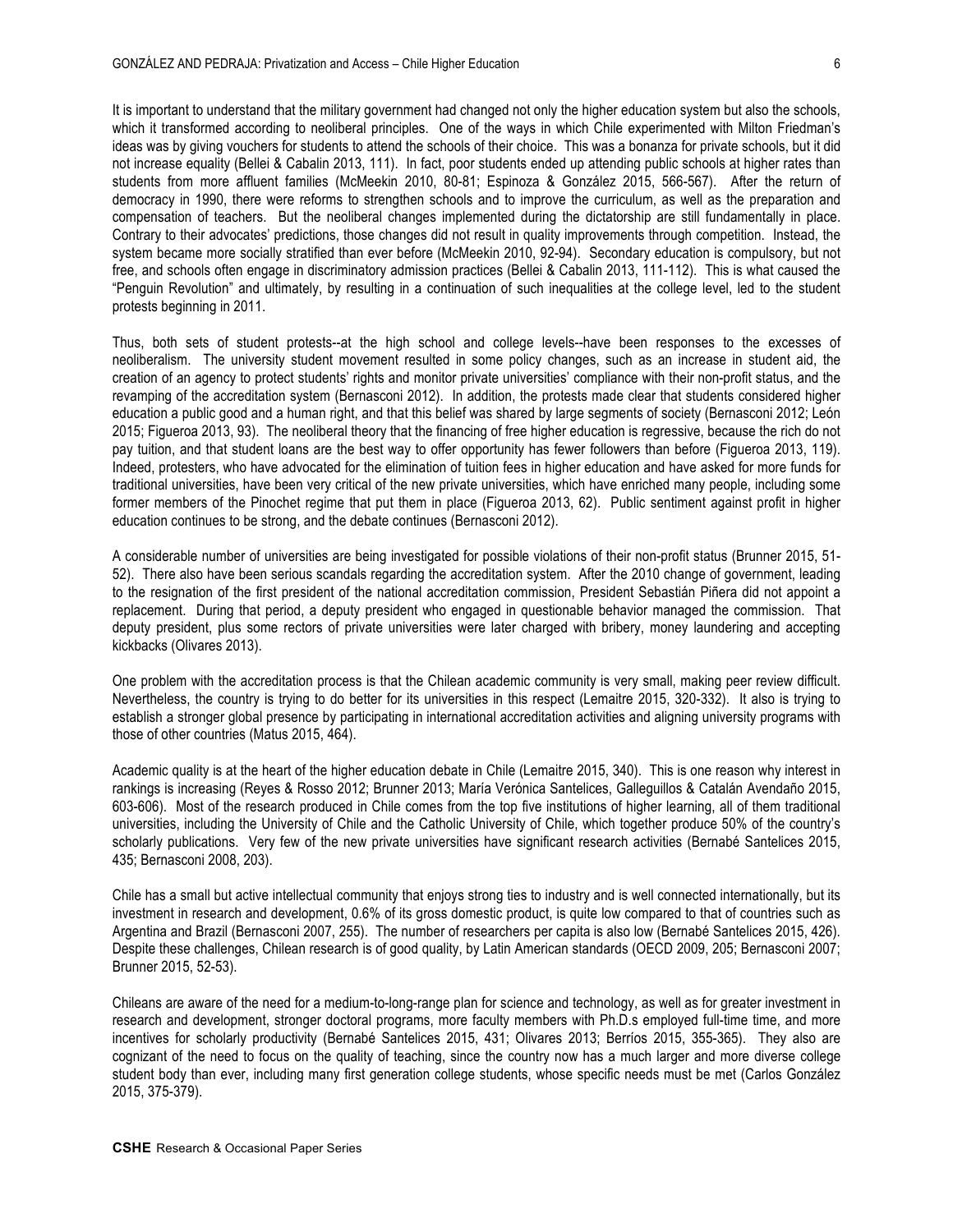### *President Bachelet's Proposal for Free Tuition*

The government of President Bachelet is attempting to address the concerns expressed by one of the most important student movements in recent world history, an episode which brought higher education to the forefront of the nation's political concerns. In addition to increasing academic quality, Bachelet has proposed increasing access to universities for all social classes and eliminating tuition fees and profit from higher education. Her plans include strengthening public universities and creating new ones for the first time in decades (Bernasconi 2015, 275). These proposals are a direct response to student demands, which the government is taking up point by point (Fernández Darraz 2015, 183-187). The most difficult issue is the promise to gradually make higher education free, beginning in 2016. It is not clear how this proposal can be implemented, either in terms of the financial resources required for such a change or of its logistics (Paredes 2015, 253-254). Chile needs a master plan for higher education.

We know that having a well-thought-out strategy results in greater quality in higher education (Pedraja-Rejas & Rodríguez Ponce 2014, 701; 2015, 485). One of the main problems affecting universities in Chile is the lack of an overarching plan for these institutions, which, whether traditional or new, have been guided primarily by market concerns (OECD 2013, 14; Riveros Cornejo 2013, 196; Lemaitre 2015, 336; Bernasconi 2015, 274; Guzmán-Valenzuela 2013; Guzmán-Valenzuela & Barnett 2015). There has never been a strong enough political consensus to change the Pinochet era's market system. The system's flaws are obvious: low academic quality at too many universities, significant redundancies and increased atomization (Bernasconi 2015, 274).

Chile's higher education system has real weaknesses, and it is the failure to deal with them that led to the student protests (OECD 2013, 11). Whatever the general merits of the theory that the market is wise and can regulate itself, it has no place in higher education, a field in which consumers are uniquely unqualified to assess value (Riveros Cornejo 2013, 161; Figueroa 2013, 166; Lemaitre 2015, 307). Privatizing higher education increased quantity at the expense of quality. By educating large numbers of students in a deficient manner, the system created the seeds of its own destruction, as these people, unable to land the kinds of jobs they had been led to believe awaited them at the end of their studies, realized they had been duped.

The recent Chilean student protests can be seen as revolts against a perception of academic consumer fraud. This is true not only of the students at the new private universities, who are the most obvious victims of the privatization process, but also of those at the traditional universities, which are all very expensive. The students have asked to have a greater say in the administration of higher education. As a response to these sentiments, some public universities are considering changing their governance systems to take the opinions of the students into account (Bernasconi 2015, 289). There is an increased level of awareness about students' concerns at all levels. The country's leadership is finally beginning to realize the importance of assuring that the students' intellectual and financial needs are addressed in an appropriate manner, not only for the good of the students but also for that of the nation. In a knowledge-based economy, access to the highest levels of learning is paramount. This is the issue the Chilean student movement impressed upon the national consciousness.

### *Rising Public Tuition Costs in the US*

This is also an issue of increasing importance in the United States, where significant student protests have taken place as well. In fact, shortly after the economic debacle of 2008 resulted in budget cuts for public universities and tuition increases for students, there were several protests against privatization at the University of California. After the 2009 demonstrations at UC Berkeley and other campuses, and as part of a larger "Occupy Movement" regarding growing inequality and the excesses of Wall Street, protests peaked in 2011. Rising tuition costs at public universities was one element in these protests. The harsh methods used by the administration and the police to repress them were similar to those used by the Chilean authorities.

Perhaps the most famous of these episodes was the UC Davis pepper spray incident of November 18, 2011, when a peaceful demonstration by students sitting with their arms linked was disbanded by means of pepper spray. The video of a police officer methodically spraying the faces of one student after another at a very close range went viral and caused much political discomfort for campus leaders over the following months. Nevertheless, they continued to privatize the campus rapidly, moving to a new budget model favoring entrepreneurship and admitting increased numbers of international students paying very high tuition, in order to increase revenues.

The UC Davis administration is far from the only one to take this approach. In fact, the leaders of all other University of California campuses have gone down the privatization path in one way or another. Large research universities require large amounts of money, and, when public funds are scarce, other sources of support are pursued. This is not only true of the University of California system but of all public research universities around the country, which at this point are acting in ways that are almost indistinguishable from private institutions (Cristina González 2011, 74-78 & 225-232).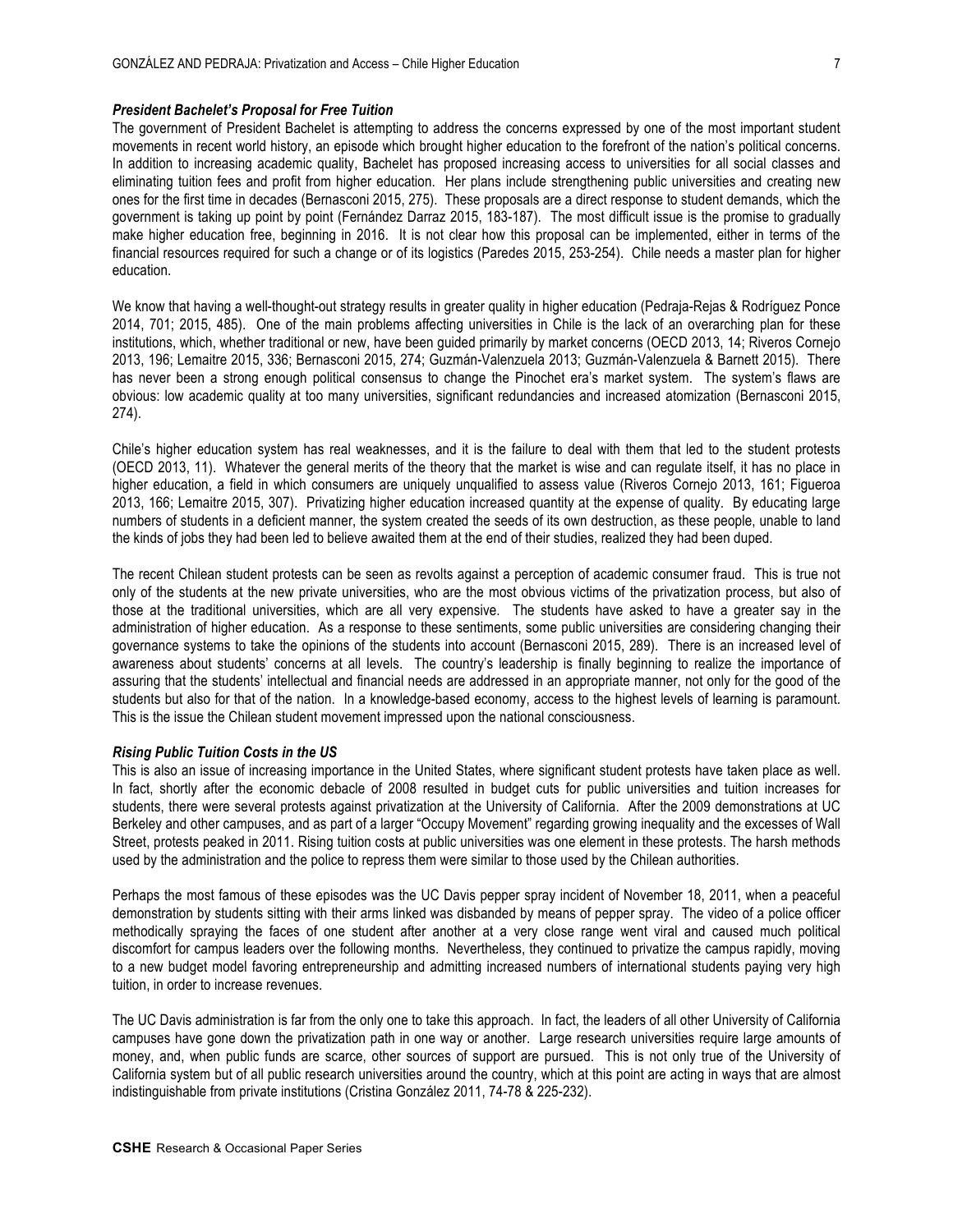While the privatization of public research universities continues unabated, President Obama is focusing on two areas where he seems to think he can make a difference: increasing access to community colleges and decreasing support for for-profit colleges. This policy has the potential to shrink the privatization behemoth from the outside in. By contrast, in Chile, which is a much smaller country with a more heavily privatized higher education sector and stronger social pressure to change the system, President Bachelet has promised to gradually eliminate tuition charges at all universities, a pledge that has been understood to mean all traditional universities, that is, all members of the CRUCH, but not the new private universities that were established during and after the Pinochet era, although exceptions might be made for some of these if they meet certain requirements.

It will be interesting to see how things unfold in both countries. We believe that neither will succeed without careful planning involving key higher education experts and without an unwavering commitment from key political players. The magnitude of the changes that are needed will require all the stars to be aligned. But if inequality and its discontents continue to increase, they soon might be.

### **Bibliography**

**\_\_\_\_\_\_\_\_\_\_\_\_\_\_\_\_\_\_\_\_\_\_\_**

Aronowitz, Stanley (2000). *The Knowledge Factory: Dismantling the Corporate University and Creating True Higher Learning*. Boston: Beacon Press.

Bellei, Cristián, & Cabalin, Cristian (2013). Chilean Student Movements: Sustained Struggle to Transform a Market-oriented Educational System. *Current Issues in Comparative Education*, 15, 2, 108-123.

Bernasconi, Andrés (2007). Are There Research Universities in Chile? *World Class Worldwide: Transforming Research Universities in Asia and Latin America*. Ed. Philip G. Altbach & Jorge Balán. Baltimore, Maryland: The Johns Hopkins University Press, 234-259.

Bernasconi, Andrés (2008). Chile. *University and Development in Latin America: Successful Experiences of Research Centers*. Ed. Simon Schwartzman. Rotterdam/Taipe: Sense Publishers, 201-235.

Bernasconi, Andrés (2012). Students Have Rediscovered the Meaning of Education. *University World News*, 252, December 16.

Bernasconi, Andrés (2014). Policy Path Dependence of a Research Agenda: The Case of Chile in the Aftermath of the Student Revolt of 2011*. Studies in Higher Education*, 39, 8, 1405-1416.

Bernasconi, Andrés (2015). El gobierno de las instituciones. *La educación superior de Chile: Transformación, desarrollo y crisis*. Ed. Andrés Bernasconi. Santiago, Chile: Pontificia Universidad Católica de Chile y Ediciones UC, 259-293.

Berríos, Paulina (2015). La profesión académica en Chile: Crecimiento y profesionalización. *La educación superior de Chile: Transformación, desarrollo y crisis*. Ed. Andrés Bernasconi. Santiago, Chile: Pontificia Universidad Católica de Chile y Ediciones UC, 347- 369.

Brunner, José Joaquín (1992). *Higher Education in Chile: 1980-1990*. Santiago de Chile: FLACSO-Programa Chile, Educación y Cultura, 20.

Brunner, José Joaquín (2009). *Educación superior en Chile: Instituciones, mercados y políticas gubernamentales (1967-2007)*. Santiago de Chile: Ediciones Universidad Diego Portales.

Brunner, José Joaquín (2013). Sobre la clasificación de universidades. *Clasificación de instituciones de educación superior*. Ed. María Verónica Santelices, Juan José Ugarte & Jamil Salmi. Santiago, Chile: PublicacionES, 109-134.

Brunner, José Joaquín (2015). Medio siglo de transformaciones de la educación superior chilena: Un estado del arte*. La educación superior de Chile: Transformación, desarrollo y crisis*. Ed. Andrés Bernasconi. Santiago, Chile: Pontificia Universidad Católica de Chile y Ediciones UC, 21-107.

Brunner, José Joaquín, & Daniel Uribe (2007). *Mercados universitarios: el nuevo escenario de la educación superior*. Santiago de Chile: Ediciones Universidad Diego Portales, 2007.

Burbach, Roger (2003). *The Pinochet Affair: State Terrorism and Global Justice*. London & New York: Zed Books.

Clark, Burton R. (1998). *Creating Entrepreneurial Universities: Organizational Pathways of Transformation*. New York: Pergamon.

Espinoza, Oscar, & González, Luis Eduardo (2015). Equidad en el sistema de educación superior de Chile: Acceso, permanencia, desempeño y resultados. *La educación superior de Chile: Transformación, desarrollo y crisis*. Ed. Andrés Bernasconi. Santiago, Chile: Pontificia Universidad Católica de Chile y Ediciones UC, 519-578.

**CSHE** Research & Occasional Paper Series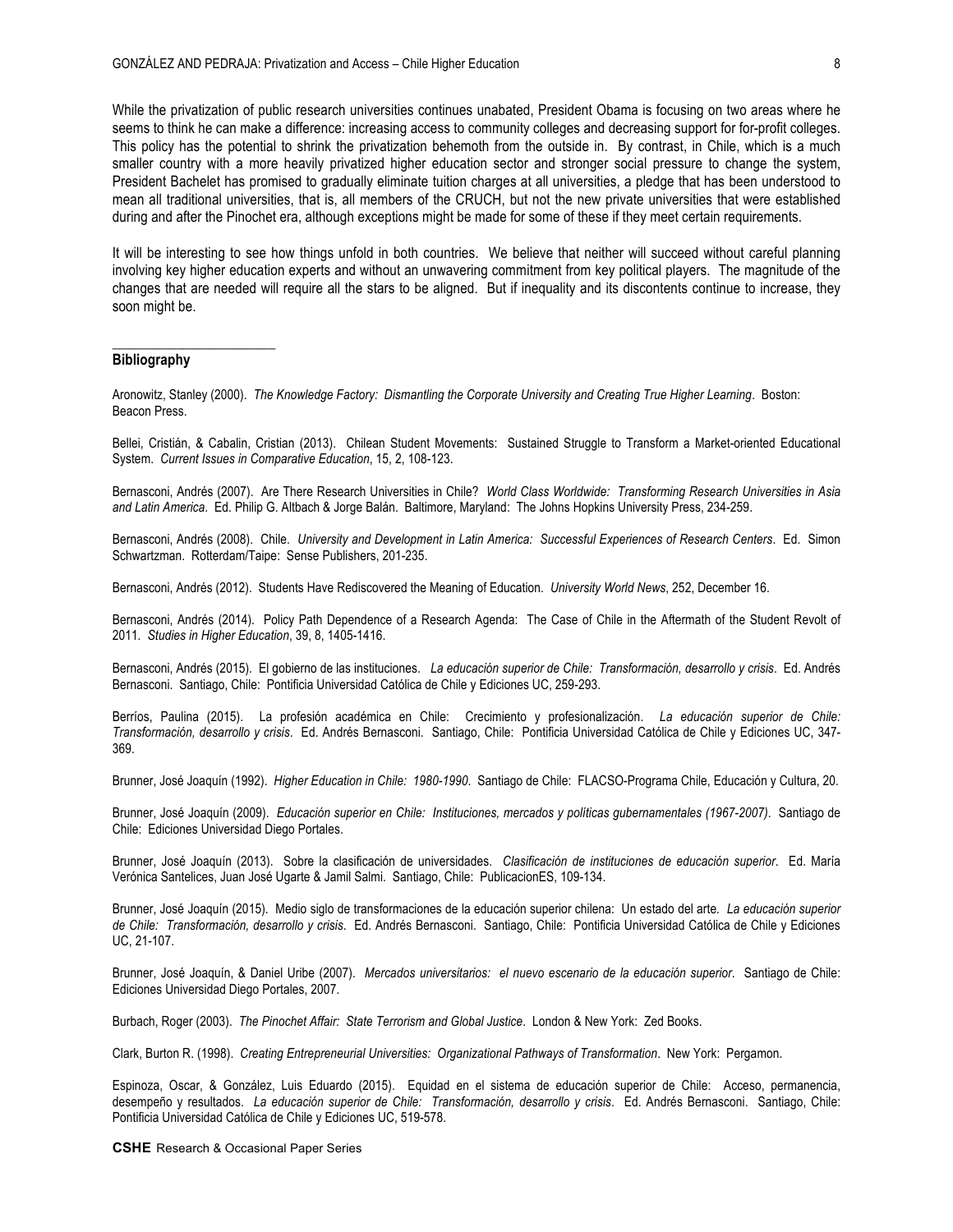Fernández Darraz, Enrique (2015). Políticas públicas de educación superior desde 1990 hasta el presente. *La educación superior de Chile: Transformación, desarrollo y crisis*. Ed. Andrés Bernasconi. Santiago, Chile: Pontificia Universidad Católica de Chile y Ediciones UC, 173- 217.

Figueroa, Francisco (2013). *Llegamos para quedarnos: Crónicas de la revuelta estudiantil*. Santiago de Chile: LOM ediciones.

Fleet, Nicolas (2011). Movimiento estudiantil y transformaciones sociales en Chile: Una perspectiva sociológica. *Polis, Revista de la Universidad Bolivariana*, 10, 30, 99-116.

Giroux, Henry A. (2014). *Neoliberalism's War on Higher Education*. Chicago, Illinois: Haymarket Books.

Giroux, Henry A., & Giroux, Susan S. (2004). *Take Back Higher Education: Race, Youth, and the Crisis of Democracy in the Post-Civil Rights Era*. New York: Palgrave Macmillan.

González, Carlos (2015). Perspectivas y desafíos de la docencia en la educación superior chilena. *La educación superior de Chile: Transformación, desarrollo y crisis*. Ed. Andrés Bernasconi. Santiago, Chile: Pontificia Universidad Católica de Chile y Ediciones UC, 373- 407.

González, Cristina (2011). *Clark Kerr's University of California: Leadership, Diversity and Planning in Higher Education*. New Brunswick, U.S.A. & London, U.K.: Transaction Publishers.

González, Cristina (2013). Chile: Higher Education: A Canary in a Privatisation Coalmine. *University World News,* 295, November 8.

Guzmán-Valenzuela, Carolina, Barnett, Ronald (2013). Academic Fragilities in a Marketized Age: The Case of Chile*. British Journal of Educational Studies*, 61, 2, pp. 203-220.

Guzmán-Valenzuela, Carolina (2015). Unfolding the Meaning of Public(s) in Universities: Toward the Transformative University. *Higher Education*, DOI 10.1007/s10734-015-9929-z.

Harvey, David (2005). *A Brief History of Neoliberalism*. New York: Oxford University Press.

Hill, Dave, & Kumar, Ravi (2009). *Global Neoliberalism and Education and Its Consequences*. London: Routledge.

Lemaitre, María José (2015). Aseguramiento de la calidad: Una política y sus circunstancias. *La educación superior de Chile: Transformación, desarrollo y crisis*. Ed. Andrés Bernasconi. Santiago, Chile: Pontificia Universidad Católica de Chile y Ediciones UC, 297- 343.

León, José Julio (2015). Marco jurídico y regulación La educación superior como derecho social fundamental. *La educación superior de Chile: Transformación, desarrollo y crisis*. Ed. Andrés Bernasconi. Santiago, Chile: Pontificia Universidad Católica de Chile y Ediciones UC, 109-171.

Lucas, Samuel R. (2001). Effectively Maintained Inequality: Education Transitions, Track Mobility, and Social Background Effects. *American Journal of Sociology*, 106, 6, 1642-1690.

Marshall, Sergio H (2000). Graduate Education in Traditional Chilean Universities: A Historical Analysis. *Graduate Education Reform in Europe, Asia, and the Americas and International Mobility of Scientists and Engineers: Proceeding of an NSF Workshop.*

Matus, Claudia (2015). Discursos de internacionalización como una forma de repensar la universidad. *La educación superior de Chile: Transformación, desarrollo y crisis*. Ed. Andrés Bernasconi. Santiago, Chile: Pontificia Universidad Católica de Chile y Ediciones UC, 449- 473.

McMeekin, Robert W. (2010). Chile: Vouchers and Beyond. *Balancing Change and Tradition in Global Education Reform*. Ed. Iris C. Rothberg. Lanham, Maryland: Rowman & Littlefield Education, 77-95.

Newfield, Christopher (2008). *Unmaking the Public University: The Forty-Year Assault on the Middle Class.* Cambridge, Massachussets, & London, England: Harvard University Press.

OECD (2009). *Tertiary Education in Chile*. Paris: OECD & The World Bank.

OECD (2011). *Maintaining Momentum: OECD Perspectives on Policy Challenges in Chile*. Paris: OECD Publishing.

OECD (2013). *Reviews of National Policies for Education: Quality Assurance in Higher Education in Chile*. Paris: OECD Publishing.

**CSHE** Research & Occasional Paper Series